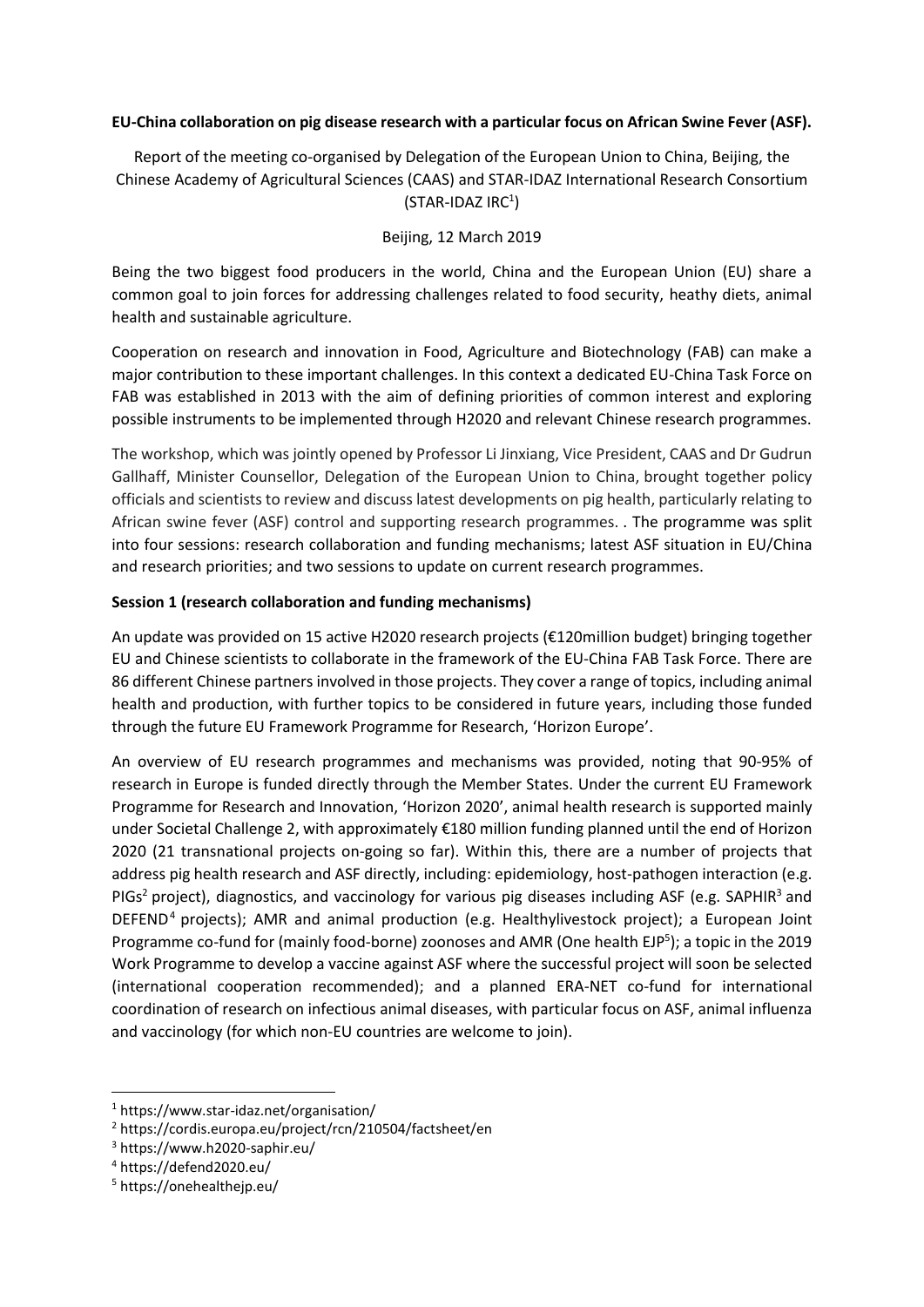An overview of Chinese research programme on animal health was provided which noted that the Ministry of Science and Technology (MOST) is a significant funder of research, next to which is the National Natural Science Foundation of China (NSFC), mainly for fundamental research, and the Ministry of Agriculture and Rural Affairs (MARA). CAAS delivers research programmes on animal health, mainly through the veterinary institutes at Harbin, Shanghai and Lanzhou.

Updates were provided of 2 current research projects, from EU and China; 'HealthyLivestock', a FAB related project addressing health and welfare of pigs and poultry to promote reduced use of antimicrobials, and a Chinese project which applied gene-editing technology to develop CSF resistant pigs.

# **Session 2 (ASF in EU and China)**

In China, up to 10 March 2019, there had been 112 reported cases of ASF in livestock holdings (smallholder and large-scale farms), across 28 provinces, with over 2 million pigs culled and losses of several billion RMB. The main routes of disease transmission that were noted involved the movement of vehicles and people over long distances, and swill feeding. Contingency plans are in place that include disease control policies supported by detection, surveillance, movement control and swill feed control.

A summary of the current and historical spread of ASF in Europe was provided, including an overview of the main initiatives to support efforts for disease control: regionalisation; science advice, urgent intervention, guidance to MSs, audits, international cooperation, public awareness, financial support, and research. EFSA is currently assessing the risk of spread and survival of virus in fomites.

The session continued with two updates on research prioritisation exercises: gap analysis from the Global ASF Research Alliance (GARA<sup>6</sup>); and the ASF research roadmaps on vaccine development and on epidemiology and disease control strategies developed by STAR-IDAZ IRC in cooperation with GARA. It was recognised there are many gaps in our knowledge and ability to control ASF and noted that prioritisation of the research needs is required. The research roadmaps provide a mechanism to enable the research funding organisations to prioritise the research areas that they fund.

## **Sessions 3&4 (ASF research project updates)**

The afternoon sessions of the day provided updates on a series of active research projects in respect of ASF. The EU COST action 'ASF-STOP'<sup>7</sup> brings together 32 countries that are collaborating to develop guidance and strategies to assist disease control measures, especially relating to the disease in wild boar and their role in the spread of infection.

An epidemiological analysis of the ASF outbreak in China was presented, including a discussion on the potential risks of further spread of disease. It was noted that 3 wild boars were found infected by ASFv. One of the virus isolates had a slightly diverging genomic sequence, from which the Chinese scientists concluded that there may have been more than one incursion of ASFv into China. An additional project presented findings of a test programme to assess the risk of transmission of ASF in veterinary biologicals/products.

Insights into the latest developments on ASF research were presented, including host-pathogen interactions (at FLI, Germany), and vaccinology (at Pirbright/Jenner Institute - DEFEND project). It was noted that there are a number of challenges in respect of vaccines candidates for ASF, from safety

1

<sup>6</sup> https://www.ars.usda.gov/GARA/reports.htm

<sup>7</sup> https://www.asf-stop.com/